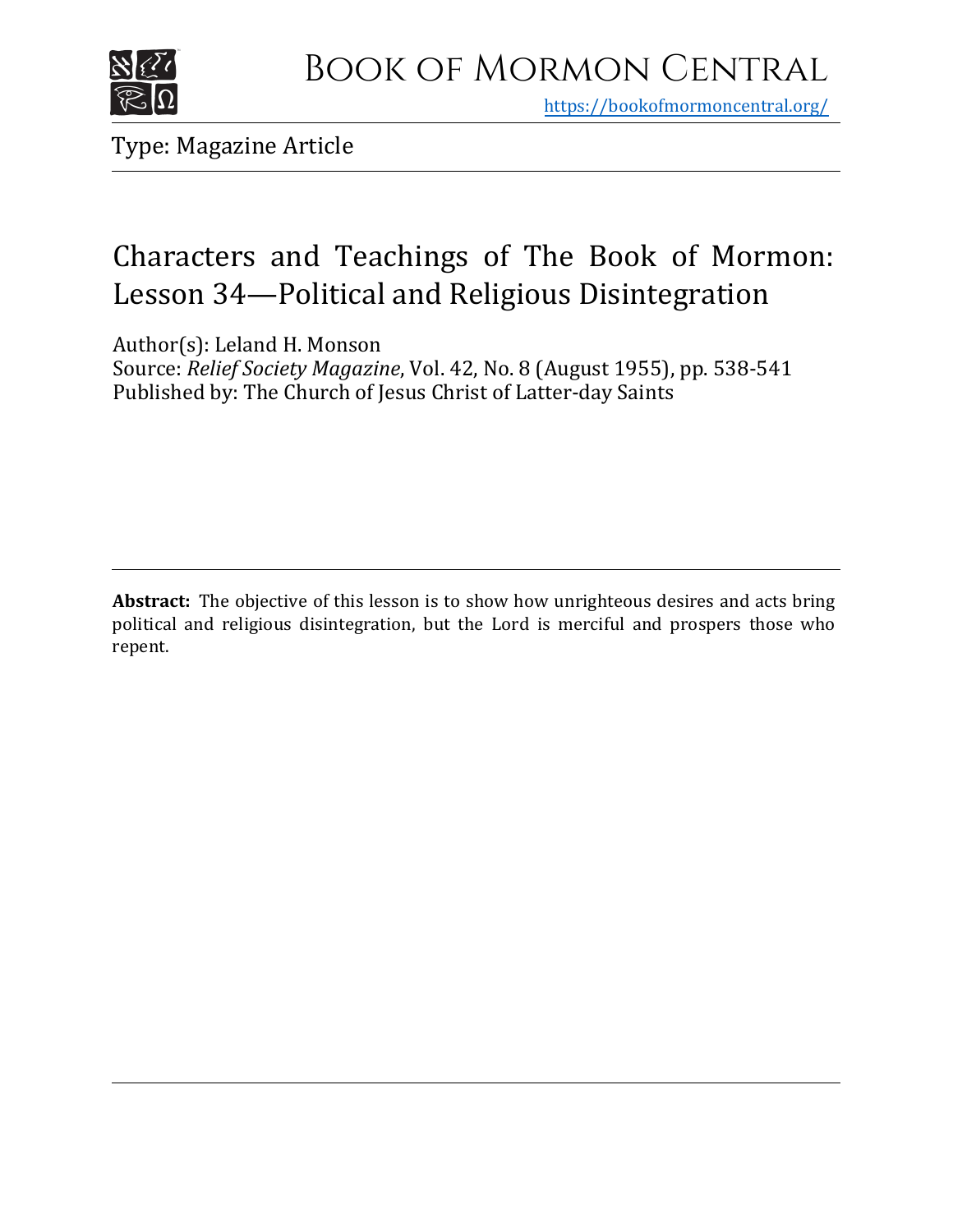

# $Q$ *heology*—Characters and Teachings of The Book of Mormon Lesson 34—Political and Religious Disintegration

*Elder Leland H. Monson*

(Text: The Book of Mormon: Helaman chapters 1-5:5)

For Tuesday, November 1, 1955

Objective: To show how unrighteous desires and acts bring political and religious disintegration, but the Lord is merciful and prospers those who repent.

*Struggle Over the Judgment-Seat*

JN the fortieth year of the reign of the judges, there was much contention over the judgment-seat. Pahoran had died and three of his sons, Pahoran, Paanchi, and Pacumeni, contended for the position. This created a three-fold division among the people. An election was held, and, according to democratic procedure, Pahoran was elected. But the minority who supported Paanchi refused to abide by the decision of the majority. Paanchi who was seeking to overthrow the legitimate government and thus destroy the liberty of the people, was tried according to the voice of the people and condemned to death, ". . . for he had raised up in rebellion and sought to destroy the liberty of the people" (Helaman 1:8). His followers then sent Kishkumen to murder Pahoran ". . . as he sat upon the judgment-seat" (Helaman 1:9). So speedy was Kishkumen's flight, after the murder, that no one overtook him, and, as he was disguised, he went unpunished and formed a

secret combination with his band. Pacumeni was then chosen by the voice of the people to be chief judge and governor over the land.

### Moronihah *Defeats the Lamanites*

The following year the Lamanites armed ". . . with swords, and with cimeters and with bows, and with arrows, and with head-plates, and with breastplates, and with all manner of shields of every kind" (Helaman 1:14), came to battle against the Nephites. The leader of these Lamanites was Coriantumr, a dissenter from the Nephites, and a descendant of Zarahemla. They attacked the city of Zarahemla in the center of the land. Because of their internal conflict over the judgmentseat, the Nephites had neglected to station a sufficient number of guards in the land of Zarahemla, feeling that the Lamanites would not attack it.

In the battle which resulted, Pacumeni was slain by Coriantumr. Not satisfied with the capture of this great city, Coriantumr started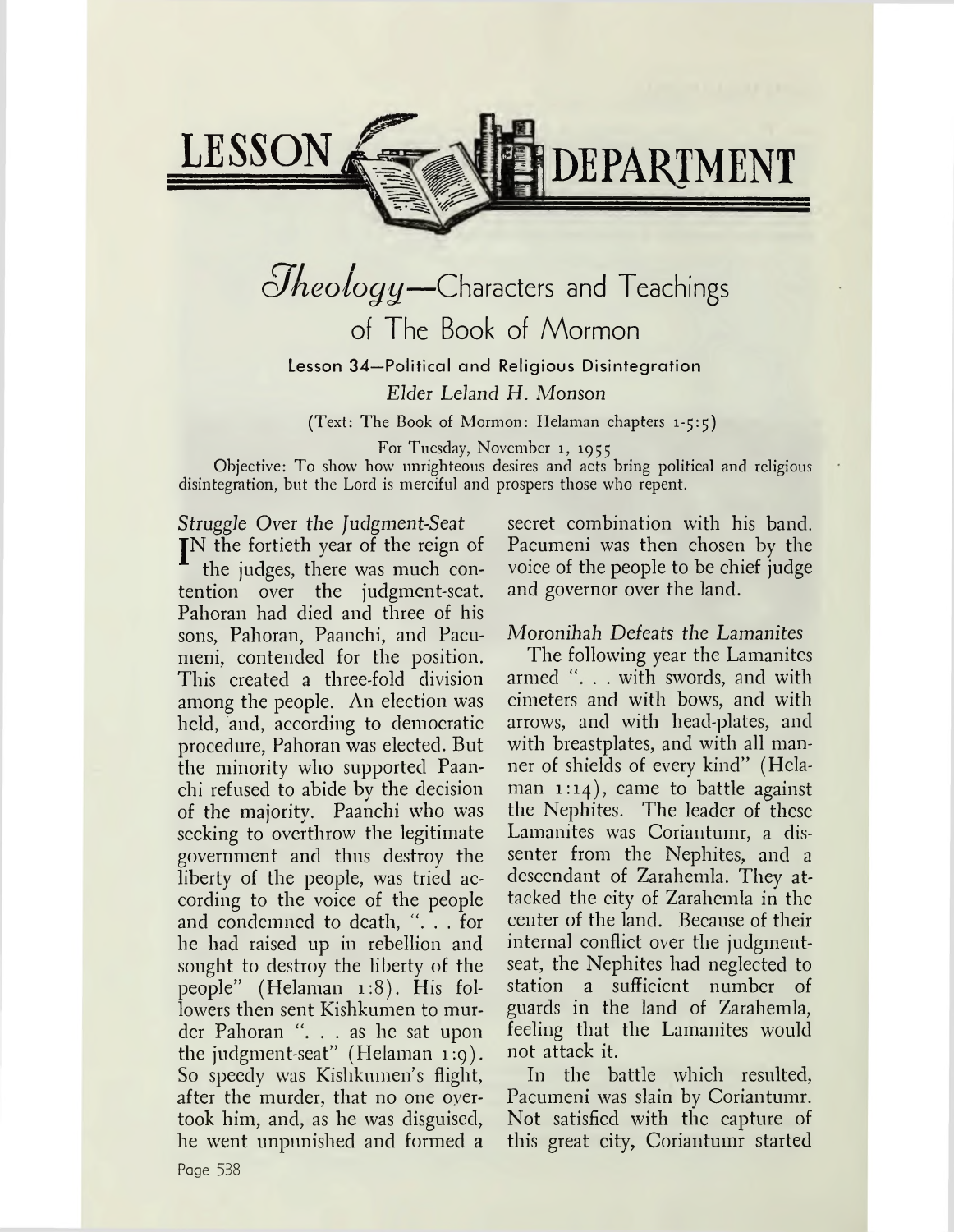for the city of Bountiful. He captured many cities and strongholds between Zarahemla and Bountiful, for he wanted to obtain the north parts of the land.

Coriantumr's march through the center of Nephite territory gave advantage to Moronihah, leader of the Nephite forces. Moronihah was the son of the former chief captain Moroni. Moronihah, like his great father, was not only a military leader but a man of God. ". . . Moronihah did preach many things unto the people because of their iniquity .. . and did prophesy many things unto them concerning their iniquities, and what should come unto them if they did not repent of their sins" (Helaman 4:14). He brought fresh forces and supplies from the outer strongholds and, ultimately, surrounded the Lamanites. Retreating towards Zarahemla, Coriantumr was slain. The Lamanite forces yielded. "And it came to pass that Moronihah took possession of the city of Zarahemla again, and caused that the Lamanites who had been taken prisoners should depart out of the land in peace"  $(Helaman 1:33).$ 

#### *Rise of Gadianton Robbers*

The murder of Pacumeni and the capture of Zarahemla made necessary the calling of another election in which Helaman, son of Helaman, was raised to the position of chief judge. Possessed of an overweening ambition for power, Gadianton,  $\ldots$  who was exceeding expert  $\ldots$ in his craft, to carry on the secret work of murder and of robbery . . ." (Helaman 2:4) made himself ruler of the Gadianton band which was composed of Kishkumen and his followers. Gadianton sought to

place himself in the judgment-seat. Flattered by Gadianton with promises of power, Kishkumen attempted to murder Helaman, and was stabbed in the back by one of Helaman'<sup>s</sup> servants. Helaman, knowing the danger of this secret combination of conspirators, sought to destroy the organization by killing the leaders. For safety, Gadianton and his band fled unharmed into the wilderness.

For three years there was peace, but in the forty-sixth year of the reign of the judges,  $\ldots$  there was much contention and many dissensions  $\ldots$  " (Helaman 3:3) among the Nephites. Dissenting groups left for the land northward to inherit the land.

And they did travel to an exceeding great distance, insomuch that they came to large bodies of water and many rivers .. . they did spread forth into all parts of the land, into whatever parts it had not been rendered desolate and without timber, because of the many inhabitants who had before inherited the land . . . the people became . . . expert in the working of cement . . . .And the people . . . did dwell in tents, and in houses of cement (Helaman  $3:4$  ff.).

#### Peace *and Prosperity Under Helaman*

Helaman filled ". . . the judgment-seat with justice and equity; yea, he did observe to keep the statutes, and the judgments, and the commandments of God; and he did do that which was right in the sight of God continually; and he did walk after the ways of his father, insomuch that he did prosper in the land.

"And it came to pass that he had two sons. He gave unto the eldest the name of Nephi, and unto the youngest, the name of Lehi.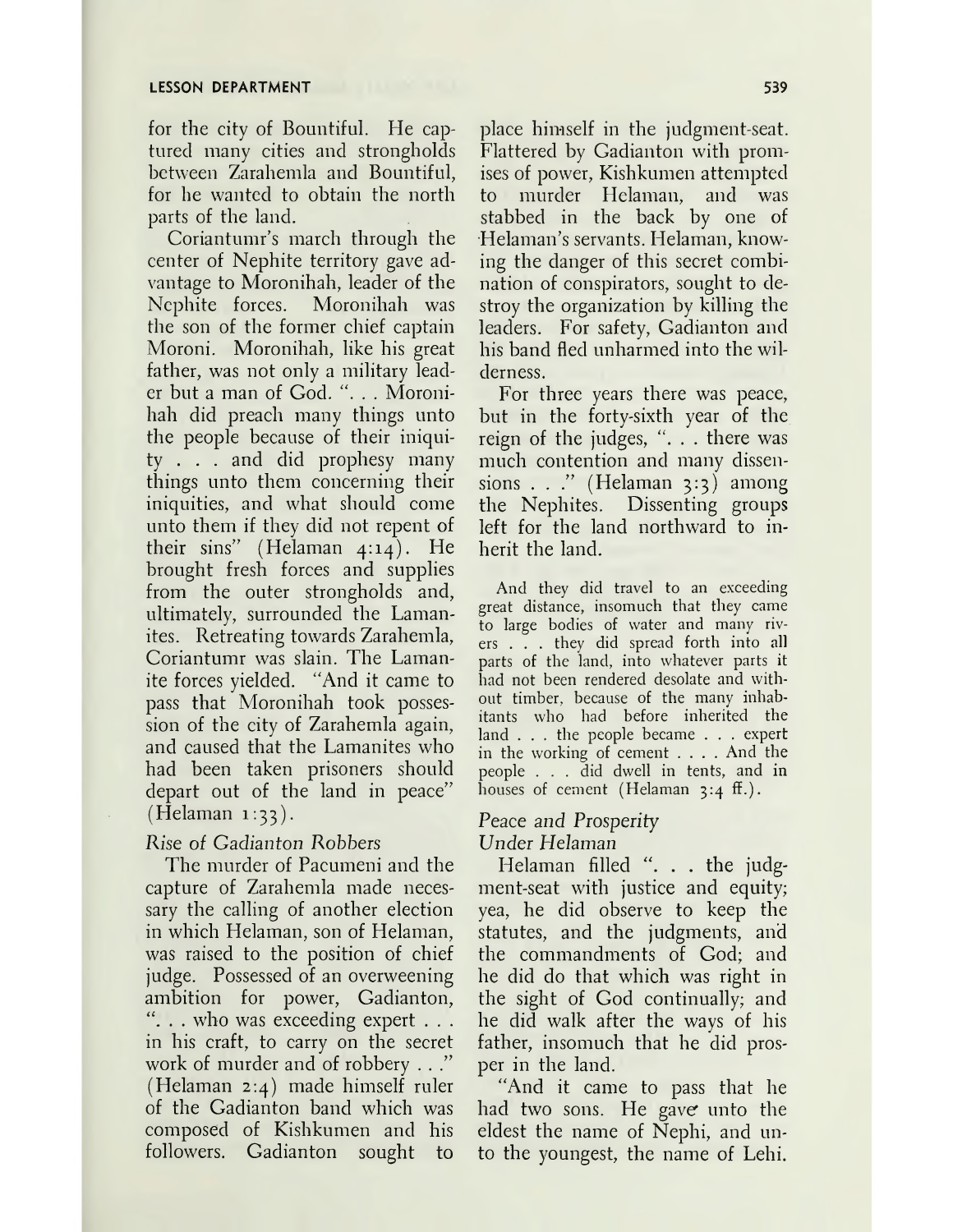And they began to grow up unto the Lord" (Helaman 3:20-21).

"And it came to pass that in this same year [49th year of the reign of judges] there was exceeding great prosperity in the church, insomuch that there were thousands who did join themselves unto the church and were baptized unto repentance.

"And so great was the prosperity of the church, and so many the blessings which were poured out upon the people, that even the high priests and the teachers were themselves astonished beyond measure.

"And it came to pass that the work of the Lord did prosper unto the baptizing and uniting to the church of God, many souls, yea, even tens of thousands.

"Thus we may see that the Lord is merciful unto all who will, in the sincerity of their hearts, call upon his holy name.

"Yea, thus we see that the gate of heaven is open unto all, even to those who will believe on the name of Jesus Christ, who is the Son of God" (Helaman 3:24-28).

*Nephi As Chief Judge*

And it came to pass in the fifty and third year of the reign of the judges, Helaman died, and his eldest son Nephi began to reign in his stead. And it came to pass that he did fill the judgment-seat with justice and equity; yea, he did keep the commandments of God, and did walk in the ways of his father"  $(Helaman 3:37).$ 

Dissensions from the Church, murder, and other crimes continued through the period in which Nephi served as chief judge. The rebellious part of the population, however, was slain or driven among the Lamanites. These exiled deserters, hating their Nephite brethren, stirred the Lamanites up to a point where they agreed to unite with the dissenters in a battle against the Nephites.

Again, in the fifty-seventh and fifty-eighth year of the reign of the judges, the Lamanites captured Zarahemla, and "... also all the lands, even unto the land which was near the land Bountiful" (Helaman 4:5). The Nephites fortified themselves in the land Bountiful ", . . from the west sea, even unto the east; it being a day's journey for a Nephite, on the line which they had fortified and stationed their armies to defend their north country" (Helaman 4:7).

In the sixtieth year of the reign of the judges, Moronihah recaptured many of the cities between Bountiful and Zarahemla. Commenting on these battles and their consequences, the historian Mormon interpolates:

"Now this great loss of the Nephites, and the great slaughter which was among them, would not have happened had it not been for their wickedness and their abomination which was among them; yea, and it was among those also who professed to belong to the church of God.

"And it was because of the pride of their hearts, because of their exceeding riches, yea, it was because of their oppression to the poor, withholding their food from the hungry, withholding their clothing from the naked, and smiting their humble brethren upon the cheek, making a mock of that which was sacred, denying the spirit of prophecy and of revelation, murdering, plundering, lying, stealing, commit